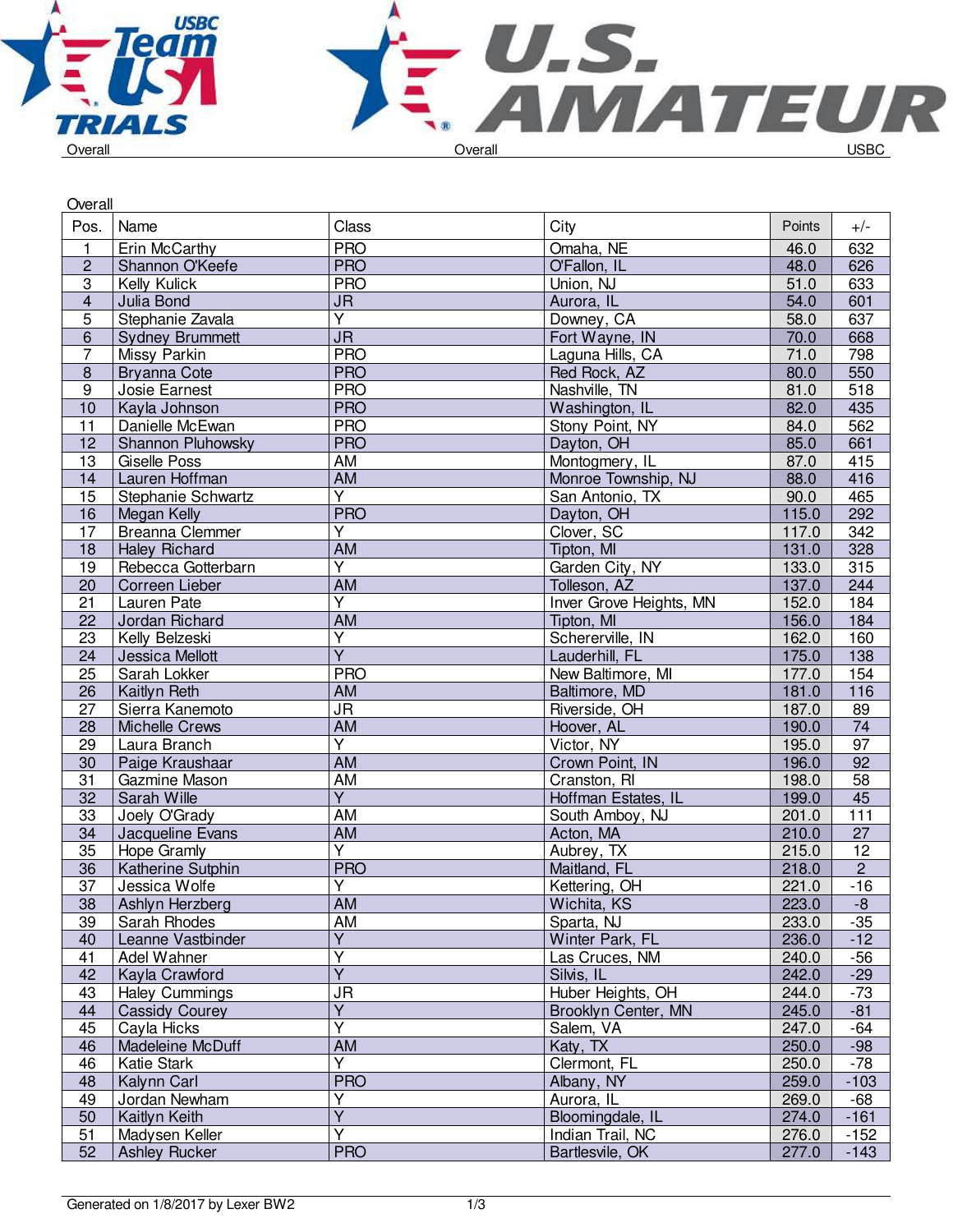



| Pos.            | Name                     | Class                   | City                      | Points | $+/-$  |
|-----------------|--------------------------|-------------------------|---------------------------|--------|--------|
| 53              | Caitlin Cunningham       | $\overline{Y}$          | Honolulu, HI              | 279.0  | $-155$ |
| 53              | Leah Glazer              | $\overline{Y}$          | Henderson, NV             | 279.0  | $-203$ |
| 55              | Janet Hill               | AM                      | Euclid, OH                | 281.0  | $-162$ |
| 56              | Karsyn Lukosius          | $\overline{Y}$          | Brick, NJ                 | 282.0  | $-202$ |
| 57              | Amber MacLeod            | Ÿ                       | Brick, NJ                 | 283.0  | $-186$ |
| 58              | Anna Groce               | AM                      | Kernersville, NC          | 287.0  | $-217$ |
| 59              | <b>Madison Bailey</b>    | Υ                       | Rocklin, CA               | 289.0  | $-193$ |
| 60              | <b>Ashley Dunn</b>       | $\overline{\mathsf{Y}}$ | Palmdale, CA              | 292.0  | $-201$ |
| 60              | Ashly Galante            | <b>PRO</b>              | Palm Harbor, FL           | 292.0  | $-220$ |
| 62              | <b>Brittany Kolatzny</b> | AM                      | San Diego, CA             | 293.0  | $-242$ |
| 63              | Maranda Pattison         | $\overline{Y}$          | Redwood Valley, CA        | 294.0  | $-203$ |
| 64              | Megan Eaglehouse         | $\overline{Y}$          | Cibolo, TX                | 300.0  | $-224$ |
| 65              | Shawna Strause           | AM                      | Tucson, AZ                | 302.0  | $-217$ |
| 66              | <b>Mabel Cummins</b>     | $\overline{Y}$          | Elburn, IL                | 305.0  | $-239$ |
| 67              | Kayla Ovesny             | Y                       | Norman, OK                | 307.0  | $-253$ |
| 68              | Amy Caruso               | Y                       | Dayton, NJ                | 309.0  | $-248$ |
| 69              | Samantha Gainor          | Υ                       | Chesterfield Township, MI | 312.0  | $-264$ |
| 70              | <b>Kasey Eaton</b>       | $\overline{\mathsf{Y}}$ | Wyoming, MI               | 313.0  | $-260$ |
| 71              | Mikayla Guernsey         | Ÿ                       | Fulton, NY                | 315.0  | $-237$ |
| $\overline{71}$ | Jacqueline Rhoda         | $\overline{Y}$          | Portage, IN               | 315.0  | $-272$ |
| $\overline{73}$ | Erica Schneider          | <b>AM</b>               | Smithtown, NY             | 319.0  | $-273$ |
| 74              | Leea Haworth             | <b>AM</b>               | Tumwater, WA              | 324.0  | $-283$ |
| $\overline{75}$ | <b>Crystal Elliott</b>   | $\overline{\mathsf{Y}}$ | Melbourne, FL             | 326.0  | $-291$ |
| 76              | Angelica Anthony         | $\overline{\mathsf{Y}}$ | Converse, TX              | 327.0  | $-338$ |
| $\overline{77}$ | Dakotah Hazlewood        | $\overline{\mathsf{Y}}$ | Capron, IL                | 333.0  | $-331$ |
| 78              | <b>Brooke Carroll</b>    | <b>AM</b>               | Scottsdale, AZ            | 334.0  | $-260$ |
| 78              | Miranda Rodriguez        | Υ                       | Loves Park, IL            | 334.0  | $-315$ |
| 80              | <b>Taryn Gray</b>        | $\overline{\mathsf{Y}}$ | Greenville, TX            | 350.0  | $-332$ |
| 81              | Kelsi Anderson           | Ÿ                       | San Antonio, TX           | 353.0  | $-346$ |
| 81              | <b>Brigitte Jacobs</b>   | $\overline{\mathsf{Y}}$ | Freeport, IL              | 353.0  | $-366$ |
| 83              | Madison McCall           | Ÿ                       | North Myrtle Beach, SC    | 364.0  | $-436$ |
| 84              | Randi Speiler            | <b>AM</b>               | Bodfish, CA               | 372.0  | $-495$ |
| 85              | <b>Taylor Russell</b>    | $\overline{Y}$          | Saltillo, MS              | 373.0  | $-391$ |
| 86              | Hannah Forton            | $\overline{Y}$          | Macomb, MI                | 379.0  | $-421$ |
| 87              | Amanda Naujokas          | Y                       | Lake Ronkonkoma, NY       | 388.0  | $-501$ |
| 88              | Danielle August          | Ÿ                       | Milinlani, HI             | 393.0  | $-504$ |
| 89              | Rakia Jenkins            | AM                      | Smyrna, DE                | 395.0  | $-486$ |
| 89              | <b>Taylor Sturm</b>      | $\overline{Y}$          | Massillon, OH             | 395.0  | $-501$ |
| 91              | Mia Singletary           | Υ                       | San Francisco, CA         | 400.0  | $-558$ |
| 92              | Lilly Shell              | $\overline{\mathsf{Y}}$ | Salem, VA                 | 408.0  | $-612$ |
| 93              | Danielle Jedlicki        | Ÿ                       | M. Borro, TN              | 418.0  | $-558$ |
| 93              | Sierra Lewis             | Y                       | Scottsboro, AL            | 418.0  | $-570$ |
| 95              | Danyn Terry              | $\overline{\mathsf{Y}}$ | Coarsegold, CA            | 426.0  | $-603$ |
| 96              | Michaela Kelly           | $\overline{\mathsf{Y}}$ | Bettendorf, IA            | 434.0  | $-662$ |
| 97              | Savannah Carr            | AM                      | Buckeye, AZ               | 450.0  | $-779$ |
| 98              | Melissa Sleda            | Y                       | Applegate, MI             | 453.0  | $-683$ |
| 99              | Lori Petty               | AM                      | Anchorage, AK             | 454.0  | $-730$ |
| 100             | Lara Kurt                | $\overline{Y}$          | Leland, NC                | 475.0  | $-774$ |
| 101             | Marina Stever            | AM                      | Mesa, AZ                  | 481.0  | $-792$ |
| 102             | Kristen Young            | <b>AM</b>               | Clinton Township, MI      | 482.0  | $-868$ |
| 103             | Bryanna Leyen            | Y                       | Perry Hall, MD            | 485.0  | $-783$ |
| 104             | <b>April McDonnell</b>   | $\overline{Y}$          | North Las Vegas, NV       | 487.0  | $-798$ |
| 105             | Rachel Strogin           | $\overline{\mathsf{Y}}$ | Mentor, OH                | 489.0  | -854   |
|                 |                          |                         |                           |        |        |